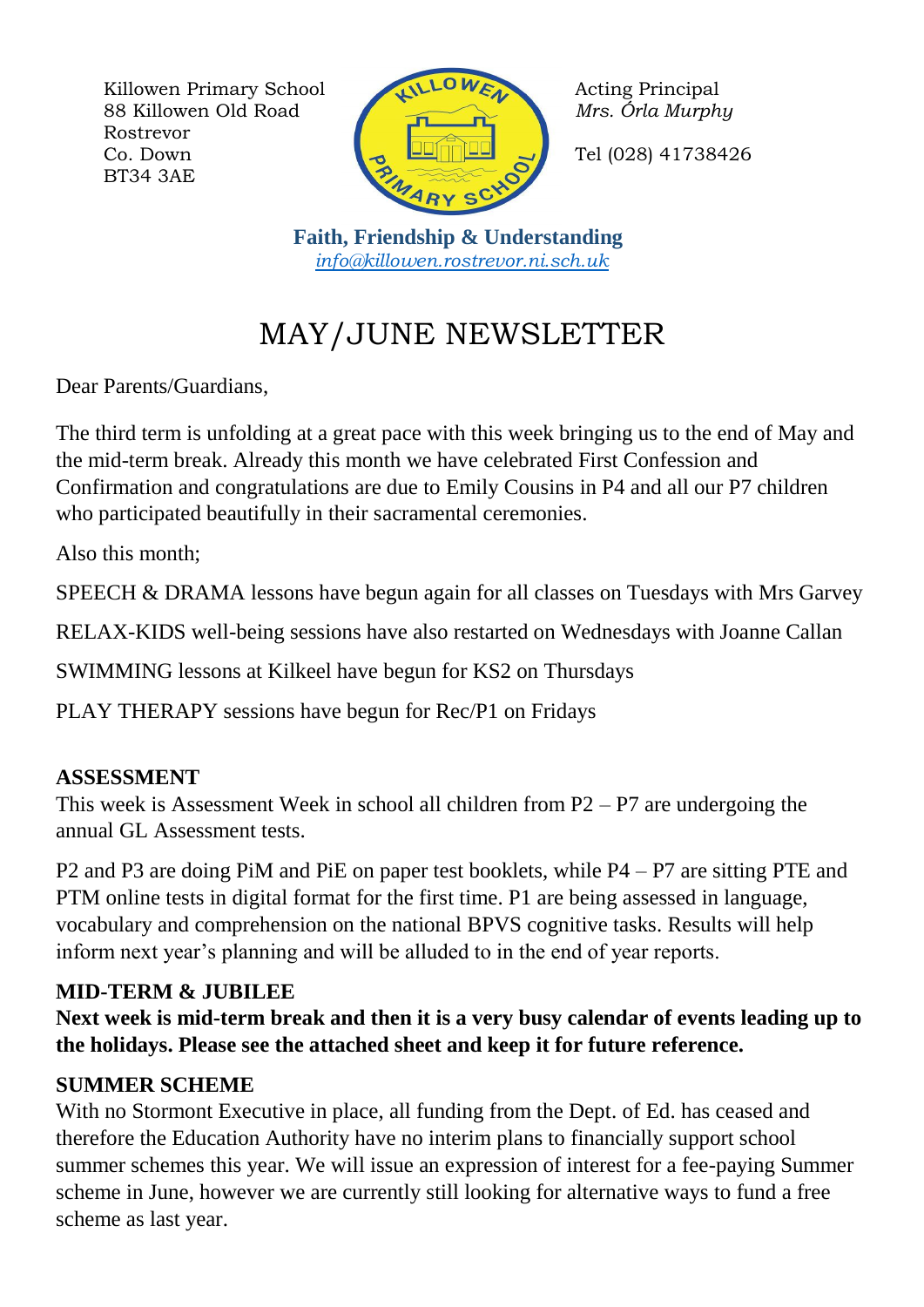# **SAVE THE DATE**

# **SUNDAY 19TH MARCH – SCHOOL FUNDRAISER 12-3pm** Come and have a Field Day at our *Fathers' Day Festival and Family Fair*



Field Kick-off: 12pm Featuring; An All-Sports Sunday with a Game Of 3 Halves **All-Star Dads v All-Star Down Ultra Dads v Ulster Rugby New Dads v Newry City FC**







It's the Match of the Month that's not to be missed!

"Three halves" lasting10 minutes each of Gaelic, Soccer and Tag Rugby, starring Killowen's finest footy Dads, past pupils, local legends and sporting celebrities.

(with a little help from Mum subs!!)







 And including mini break-out sessions of quick-coach skills and penalty shoot-outs. \**free rugby ball for every pupil attending\**

School Gates Open: 1pm – 3pm



Followed by **Craft stalls, Carnival games, Tombola Raffle, Music and Entertainment, food, drinks, ice cream, Neary Nogs hot chocolate and a BBQ at school.**









With visiting favourites **East Coast Climbing Wall, Newry Play Bus, The Fire Engine, Disco Tent and Bouncy Obstacle Course**

*\*free NISA goody bag for every child attending\**